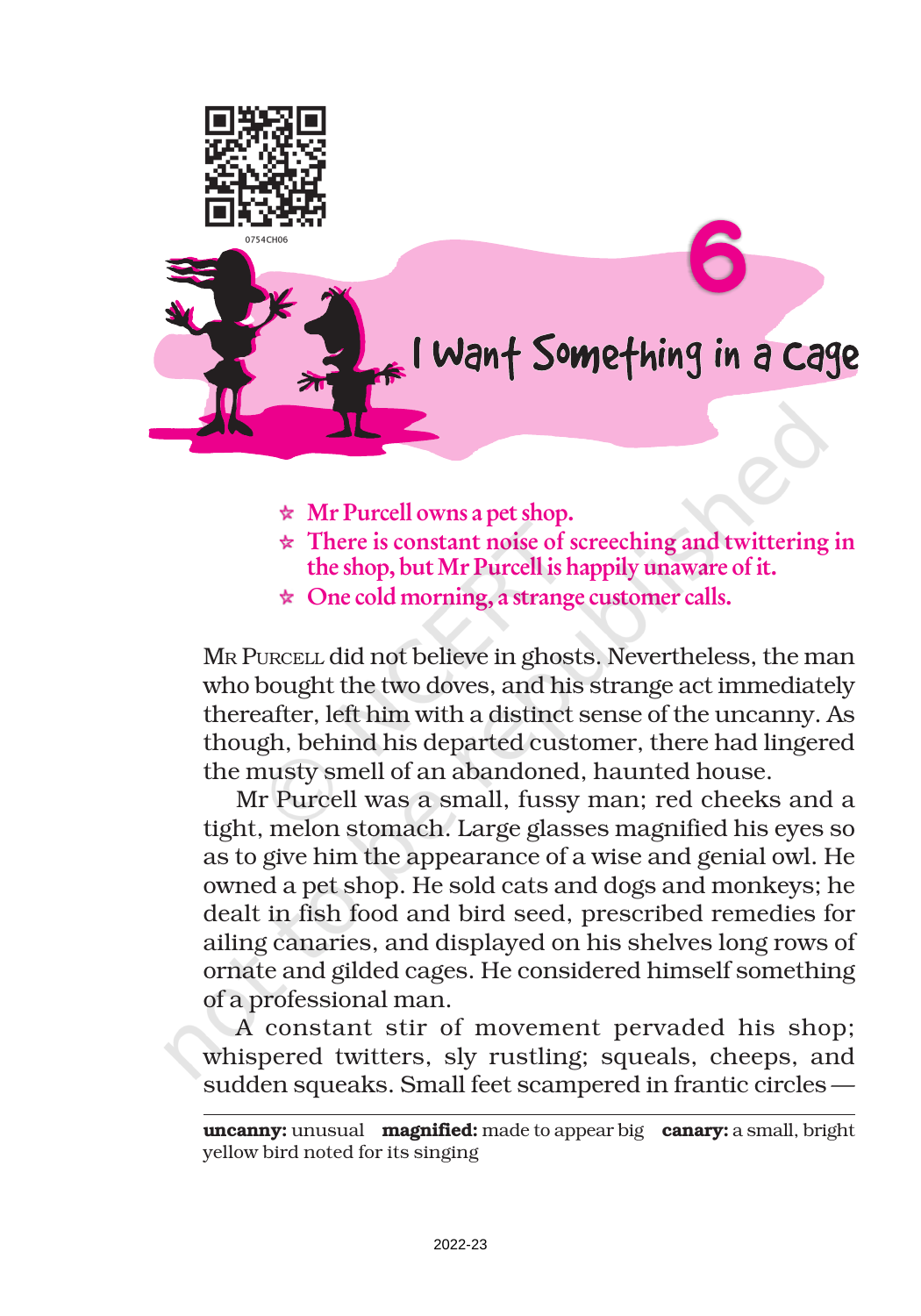frightened, bewildered, blindly seeking. Across the shelves pulsed this endless flicker of life. But the customers who came in said, "Aren't they cute? Look at that little cage! They're sweet." And Mr Purcell himself would smile and briskly rub his hands and emphatically shake his head.

Each morning, when the routine of opening his shop was completed, it was the proprietor's custom to perch on a high stool, behind the counter, unfold his morning paper, and digest the day's news. As he read he would smirk, frown, reflectively purse his lips, knowingly lift his eyebrows, nod in grave agreement. He read everything, even advice to the lovelorn and the detailed columns of advertisements.

It was a rough day. A strong wind blew against the high, plate-glass windows. Smoke filmed the wintry city and the



perch: sit digest: read and understand fully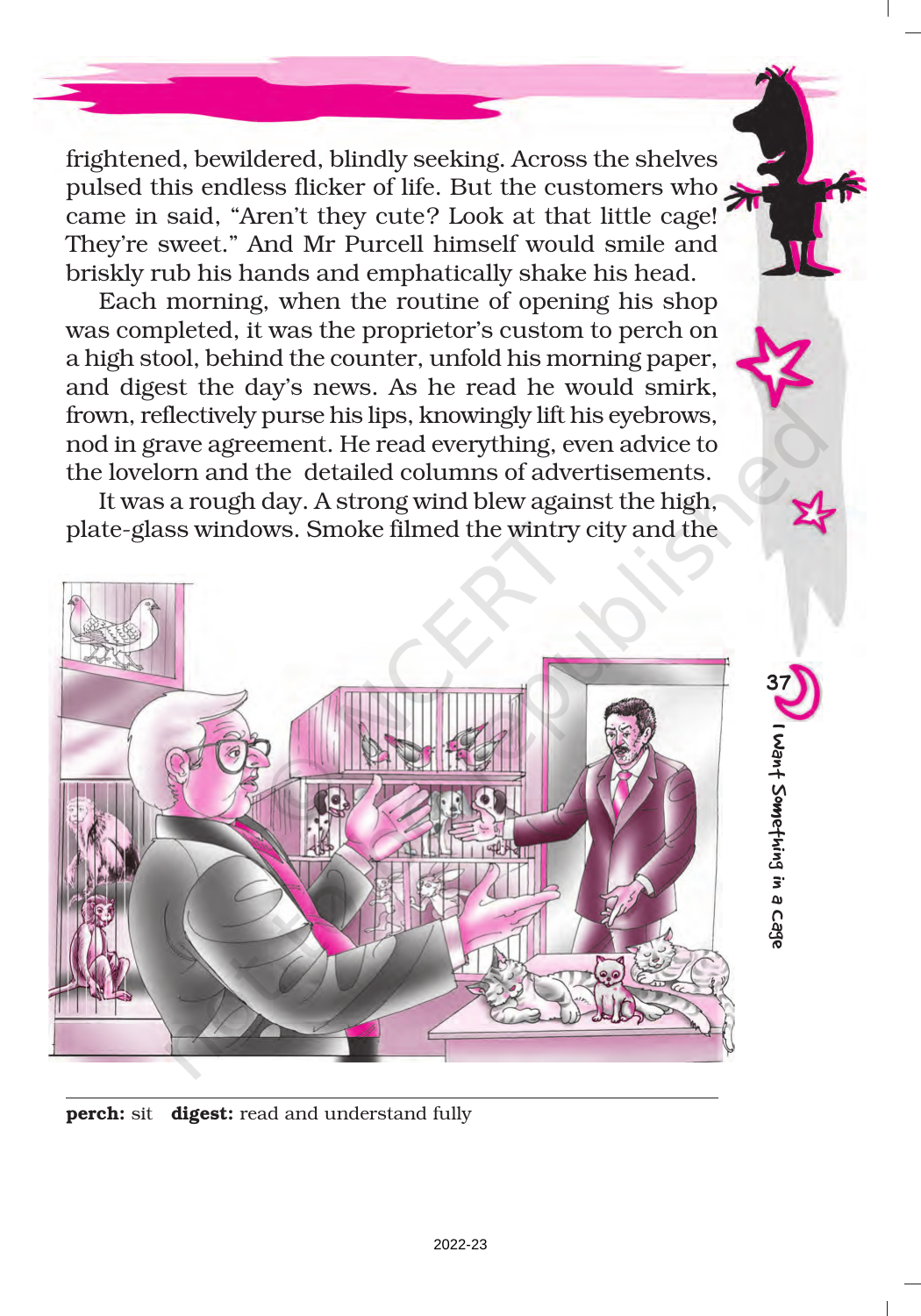air was grey with a thick frost. Having completed his usual tasks, Mr Purcell again mounted the high stool, and unfolded his morning paper. He adjusted his glasses, and glanced at the day's headlines. Chirping and squeaking and mewing vibrated all around him; yet Mr Purcell heard it no more than he would have heard the monotonous ticking of a familiar clock.

There was a bell over the door that jingled whenever a customer entered. This morning, however, for the first time Mr Purcell could recall, it failed to ring. Simply he glanced up, and there was the stranger, standing just inside the door, as if he had materialised out of thin air.

The storekeeper slid off his stool. From the first instant he knew instinctively, unreasonably, that the man hated him; but out of habit he rubbed his hands briskly together, smiled and nodded.

"Good morning," he beamed. "What can 1 do for you?"

## Comprehension Check

38An Alien Hand

o An Alien Hand

1. Write 'True' or 'False' against each of following statements.

- (i) Mr Purcell sold birds, cats, dogs and monkeys.
- (ii) He was very concerned about the well-being of the birds and animals in his shop.
- (iii) He was impressed by the customer who bought the two doves.
- (iv) He was a successful shopowner, though insensitive and cold as a person.
- 2. Why is Mr Purcell compared to an owl?
- 3. From the third paragraph pick out
	- (i) words associated with cries of birds,
	- (ii) words associated with noise,
	- (iii) words suggestive of confusion and fear.

2022-23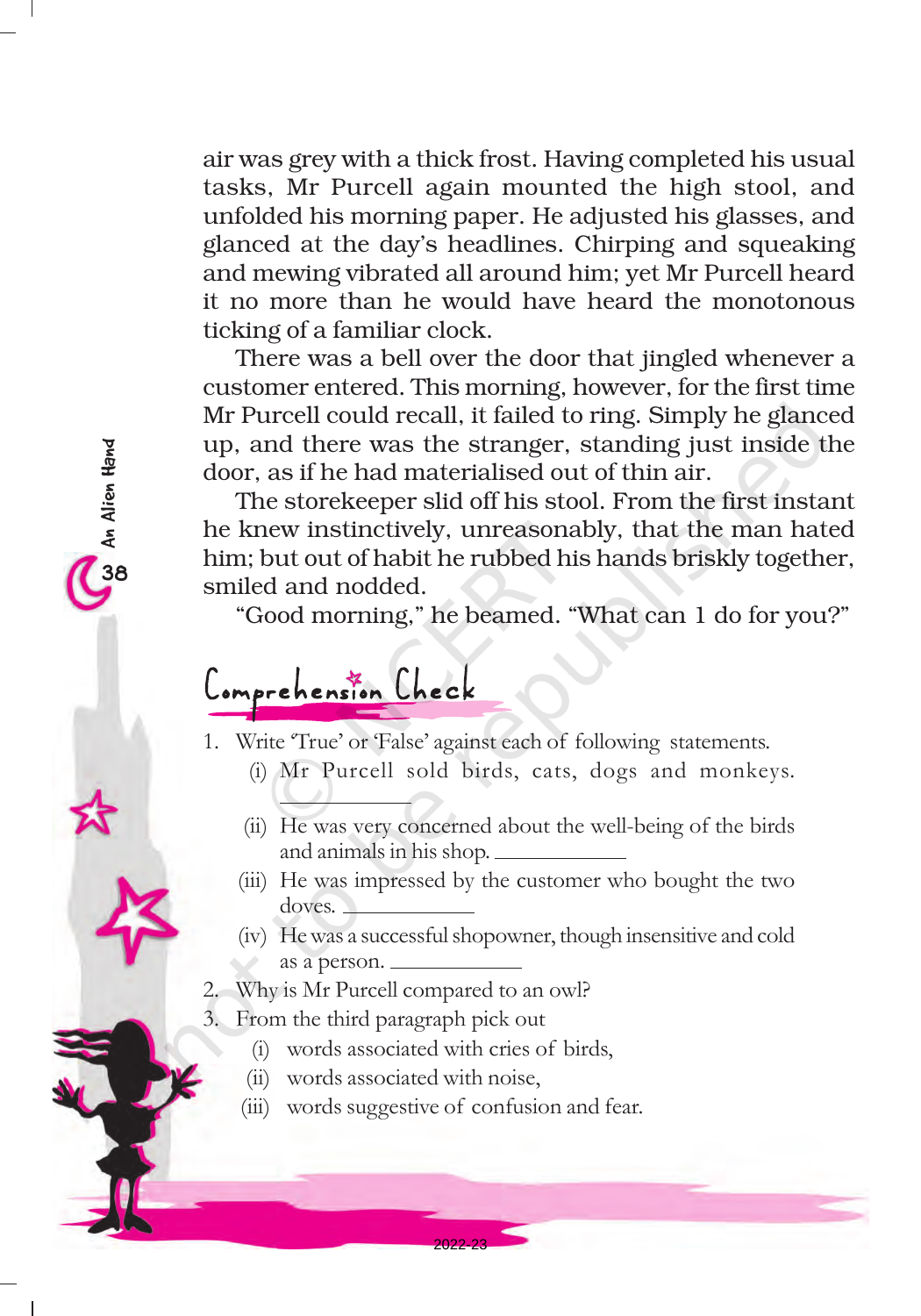- 4. "...Mr Purcell heard it no more than he would have heard the monotonous ticking of a familiar clock." (Read para beginning with "It was a rough day...")
	- (i) What does 'it' refer to?
	- (ii) Why does Mr Purcell not hear 'it' clearly?
		- $\star$  The customer wants something that has wings.
		- $\star$  He spends his ten years' earning on a pair of birds.
		- $\star$  What he does after buying the birds is the strangest act Mr Purcell has ever seen.

The man's shiny shoes squeaked forward. His suit was cheap, ill-fitting but obviously new. He had a shuttling glance and close-cropped hair. Ignoring Purcell for the moment, he rolled his gaze around the shadowy shop.

"A nasty morning," volunteered the shopkeeper. He clasped both hands across his melon-like stomach, and smiled importantly. "I see by the paper we're in for a cold spell. Now what was it you wanted?"

The man stared closely at Mr Purcell, as though just now aware of his presence. He said, "I want something in a cage."

"Something in a cage?" Mr Purcell was a bit confused, "You mean—some sort of pet?"

"I mean what 1 said," snapped the man. "Something in a cage. Something that is small."

"I see," hastened the storekeeper, not at all certain that he did. His eyes narrowed gravely and he pursed his lips. "Now let me think. A white rat, perhaps? I have some very nice white rats."

"No," said the man. "Not rats. Something with wings. Something that flies."

"A bird!" exclaimed Mr Purcell.

shuttling glance: constantly looking to and fro snapped: said angrily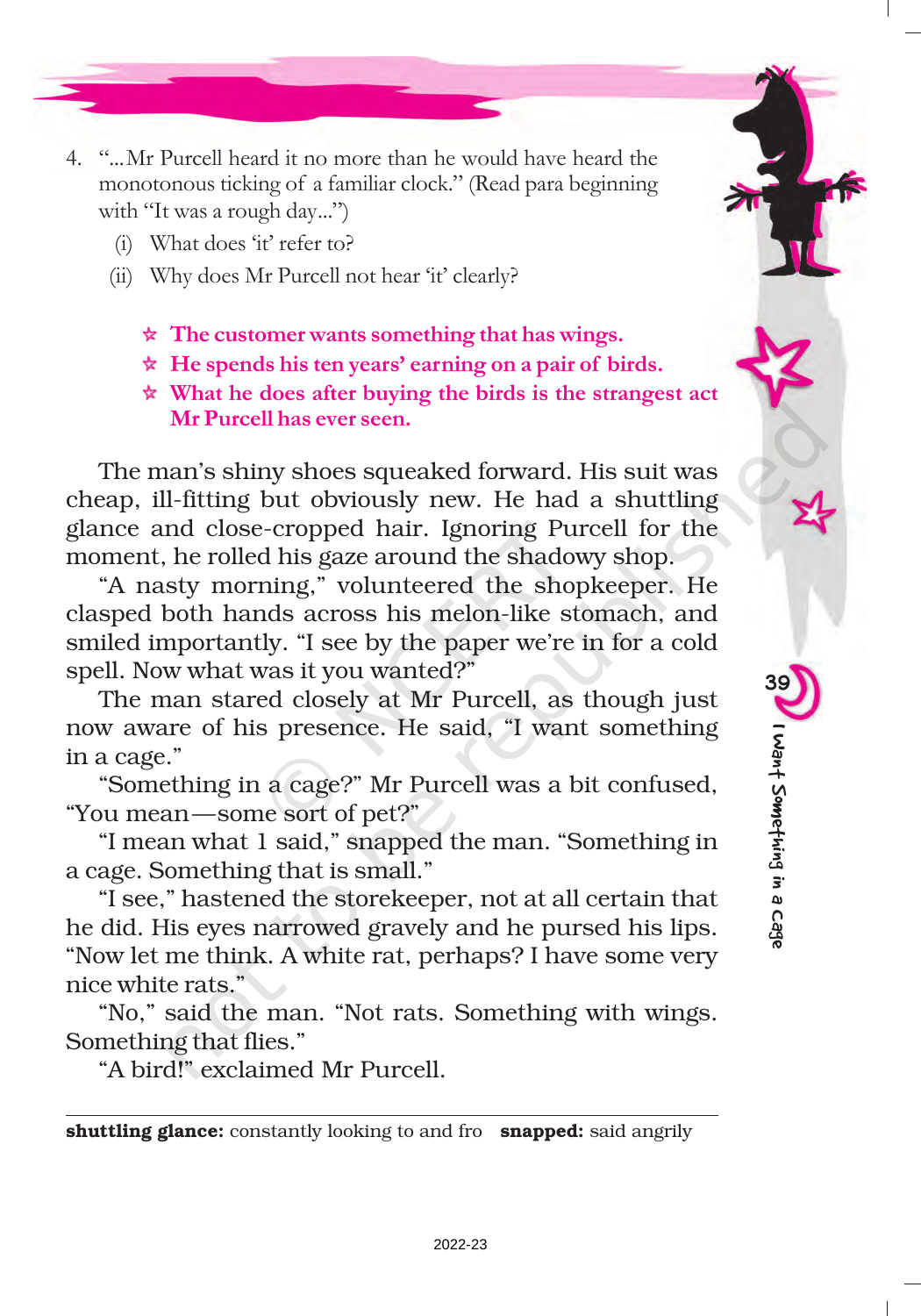"A bird's all right." The customer pointed suddenly to a suspended cage which contained two snowy birds. "Doves? How much for those?"

"Five-fifty," came the prompt answer. "And a very reasonable price. They are a fine pair."

"Five-fifty?" The man was obviously crestfallen. He hesitantly produced a five dollar bill. "I'd like to have these birds. But this is all I've got. Just five dollars."

Mentally, Mr Purcell made a quick calculation, which told him that at a fifty cent reduction he could still reap a tidy profit. He smiled magnanimously.

"My dear man, if you want them that badly, you can certainly have them for five dollars."

"I'll take them." He laid his five dollars on the counter. Mr Purcell tottered on tiptoe, unhooked the cage, and handed it to his customer. The man cocked his head to one side, listening to the constant chittering, the rushing scurry of the shop. "That noise," he blurted. "Doesn't it get you?"

"Noise? What noise?" Mr Purcell looked surprised. He could hear nothing unusual.

The customer glared. "I mean all this caged stuff. Drives you crazy, doesn't it?"

Mr Purcell drew back. Either the man was insane, or drunk. He said hastily, "Yes, yes. Certainly, I guess so."

"Listen." The staring eyes came closer. "How long d'you think it took me to make the five dollars?"

The merchant wanted to order him out of the shop. But, oddly enough, he couldn't. He heard himself dutifully asking, "Why—why, how long did it take you?"

The other laughed. "Ten years—at hard labour. Ten years to earn five dollars. Fifty cents a year."

It was best, Purcell decided, to humour him. "My, my; ten years. That's certainly a long time. Now..."

snowy: white crestfallen: disappointed magnanimously: generously (He smiled a broad smile.) tottered: moved unsteadily

2022-23

40An Alien Hand

40<br>An Alien Hand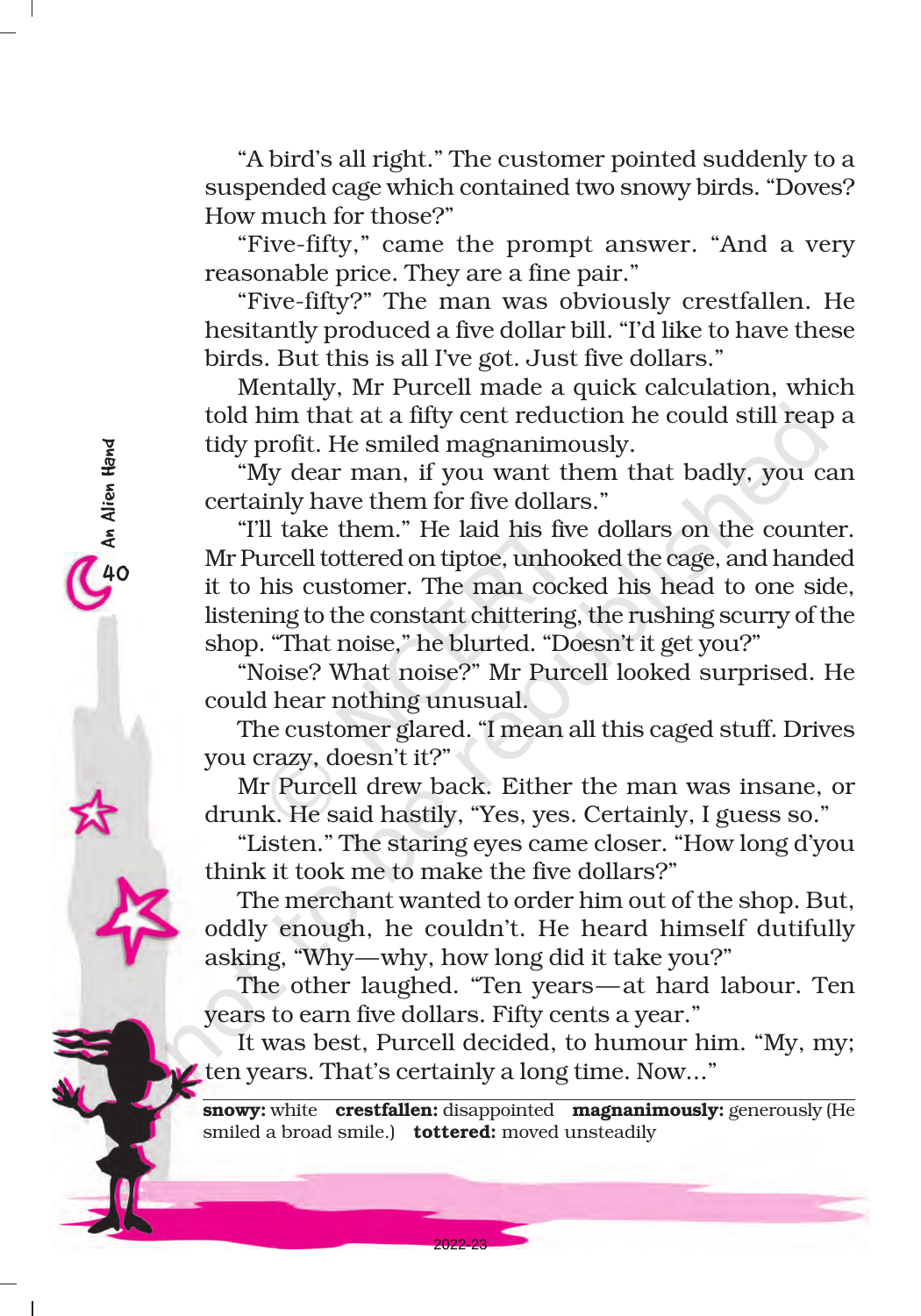"They give you five dollars," laughed the man, "and a cheap suit, and tell you not to get caught again."

Mr Purcell mopped his sweating brow. "Now, about the care and feeding of your doves. I would advise..."

"Bah!" The man swung around, and stalked abruptly from the store. Purcell sighed with sudden relief. He waddled to the window and stared out. Just outside, his peculiar customer had halted. He was holding the cage shoulderhigh, staring at his purchase. Then, opening the cage, he reached inside and drew out one of the doves. He tossed it into the air. He drew out the second and tossed it after the first. They rose like windblown balls of fluff and were lost in the smoky grey of the wintry city. For an instant the liberator's silent and lifted gaze watched after them. Then he dropped the cage. He shoved both hands deep in his



41

I Want Something in a Cage

I Want Something in a Cage

mopped: wiped